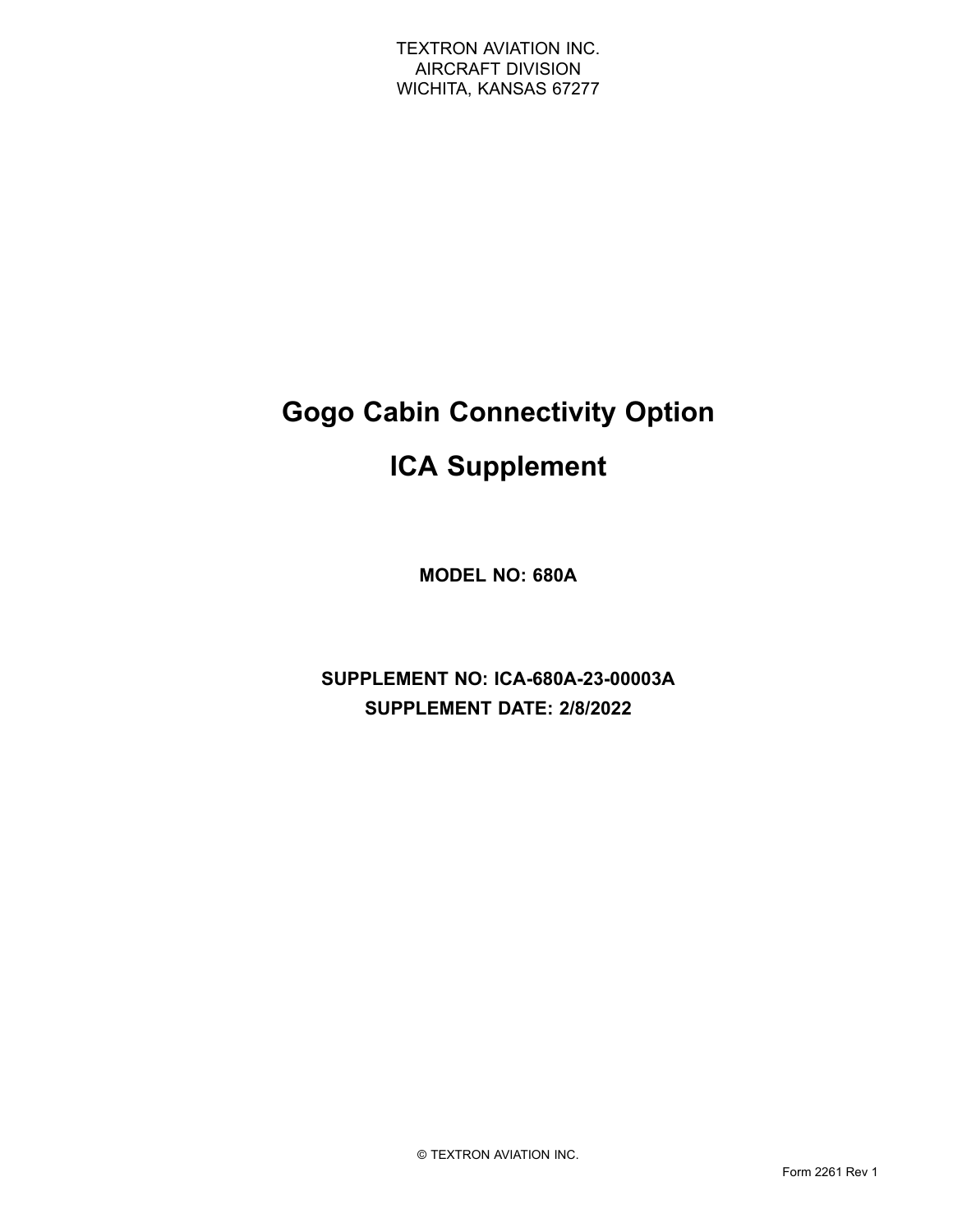#### **REVISIONS**

| ICA-680A-23-00003                                                                                                                                                | Rev: A             | Date: Feb 8/2022 |
|------------------------------------------------------------------------------------------------------------------------------------------------------------------|--------------------|------------------|
| <b>ICA Summary</b>                                                                                                                                               | Pages 1-6          |                  |
| <b>Manuals Affected</b>                                                                                                                                          | <b>Description</b> | <b>Title</b>     |
| Maintenance Manual                                                                                                                                               |                    |                  |
| This ICA supplement was incorporated in Revision 12 of the Model 680A Maintenance Manual<br>$\bullet$<br>rendering this ICA Supplement Obsolete.                 |                    |                  |
| Appendix A: Illustrated Parts<br>Catalog                                                                                                                         |                    |                  |
| This ICA supplement was incorporated in Revision A6 of the Model 680A Illustrated Parts Catalog<br>$\bullet$<br>rendering this ICA Supplement Appendix Obsolete. |                    |                  |
| Appendix B: Wiring Diagram<br>Manual                                                                                                                             |                    |                  |
| This ICA supplement was incorporated in Revision A1 of the Model 680A Wiring Diagram Manual<br>$\bullet$<br>rendering this ICA Supplement Appendix Obsolete.     |                    |                  |

| ICA-680A-23-00003                                                                                                                                                                                                                                                                                                                                                          | $Rev: -$                                          | Date: 11/25/2020                                                       |
|----------------------------------------------------------------------------------------------------------------------------------------------------------------------------------------------------------------------------------------------------------------------------------------------------------------------------------------------------------------------------|---------------------------------------------------|------------------------------------------------------------------------|
| <b>ICA Summary</b>                                                                                                                                                                                                                                                                                                                                                         | Pages 1-10                                        |                                                                        |
| <b>Manuals Affected</b>                                                                                                                                                                                                                                                                                                                                                    | <b>Description</b>                                | <b>Title</b>                                                           |
| Maintenance Manual                                                                                                                                                                                                                                                                                                                                                         | Supplier<br><b>Publication List</b><br>pages 1-10 | <b>Supplier Publication List</b>                                       |
| Adds the Gogo Business Aviation AVANCE L5i and L5 General Installation Guidance Manual and<br>$\bullet$<br>Iridium NextGen ST 4300 Installation Manual.<br>Adds the Gogo Business Aviation Smart Cabin System (SCS) General Installation Guidance Manual.<br>Adds the Iridium NextGen ST 4300 Installation Manual.<br>Adds the Aircell SwiftBroadband Installation Manual. |                                                   |                                                                        |
| Maintenance Manual                                                                                                                                                                                                                                                                                                                                                         | 06-40-00 pages<br>$1 - 35$                        | Access Plates and Panels Identification - Description<br>and Operation |
| Adds the Media Share Port (UT517) to Table 5.<br>٠                                                                                                                                                                                                                                                                                                                         |                                                   |                                                                        |
| Maintenance Manual                                                                                                                                                                                                                                                                                                                                                         | 06-60-00 pages<br>$1 - 4$                         | Airplane Antenna Locations - Description and Operation                 |
| Revised the Thrane and Thrane TT-5006 Satcom Intermediate Gain Antenna (IGA) callout in Figure 1<br>$\bullet$<br>to the SATCOM Intermediate Gain Antenna (IGA).<br>Revised the Aircell ATG Broadband Antenna callouts in Figure 1 (Sheets 2 and 3) to serialize in the<br>$\bullet$<br>Gogo Dual Directional Antennas.                                                     |                                                   |                                                                        |
| Maintenance Manual                                                                                                                                                                                                                                                                                                                                                         | 23-00-00 pages<br>1-3                             | <b>Communications - General</b>                                        |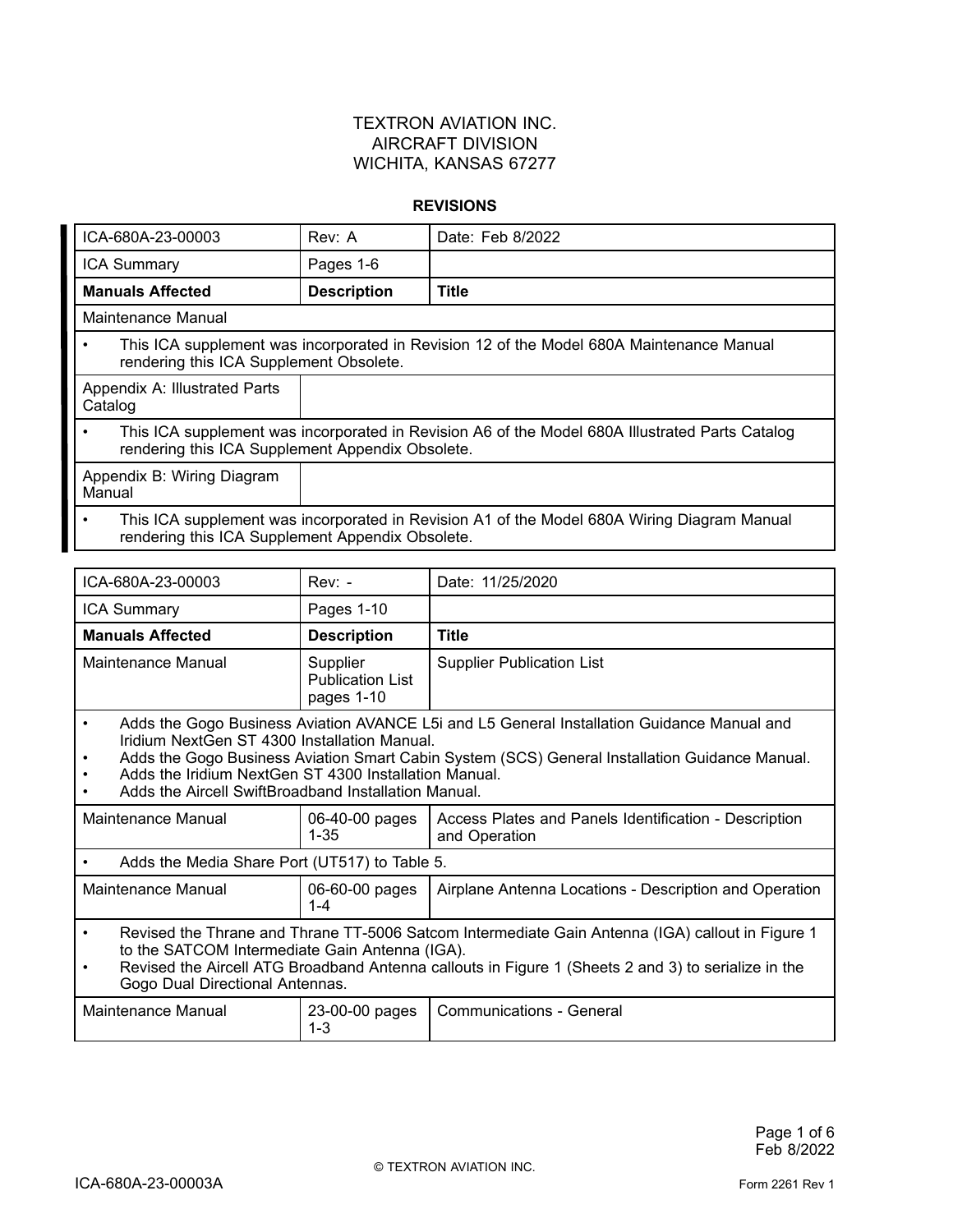- • Adds Gogo ST 4300 Iridium Phone System, Gogo Avance L5 Broadband System, and Gogo Smart Cabin System to the Description section.
- • Adds the Ethernet Cable, PC Laptop Computer, Protective Covers, and USB Device to the Tools and Equipment table.

| Maintenance Manual                          | 23-16-00 pages<br>1-2     | Gogo ST 4300 Iridium Phone System - Description and<br>Operation |
|---------------------------------------------|---------------------------|------------------------------------------------------------------|
|                                             | 23-16-00 page<br>101      | Gogo ST 4300 Iridium Phone System - Troubleshooting              |
|                                             | 23-16-00 pages<br>501-504 | Gogo ST 4300 Iridium Phone System - Adjustment/Test              |
|                                             | 23-16-05 pages<br>401-403 | Gogo ST 4300 Satellite Transceiver - Removal/Installation        |
|                                             | 23-16-10 pages<br>401-403 | Dual Iridium Filter - Removal/Installation                       |
| Adds the Gogo ST 4300 Iridium Phone System. |                           |                                                                  |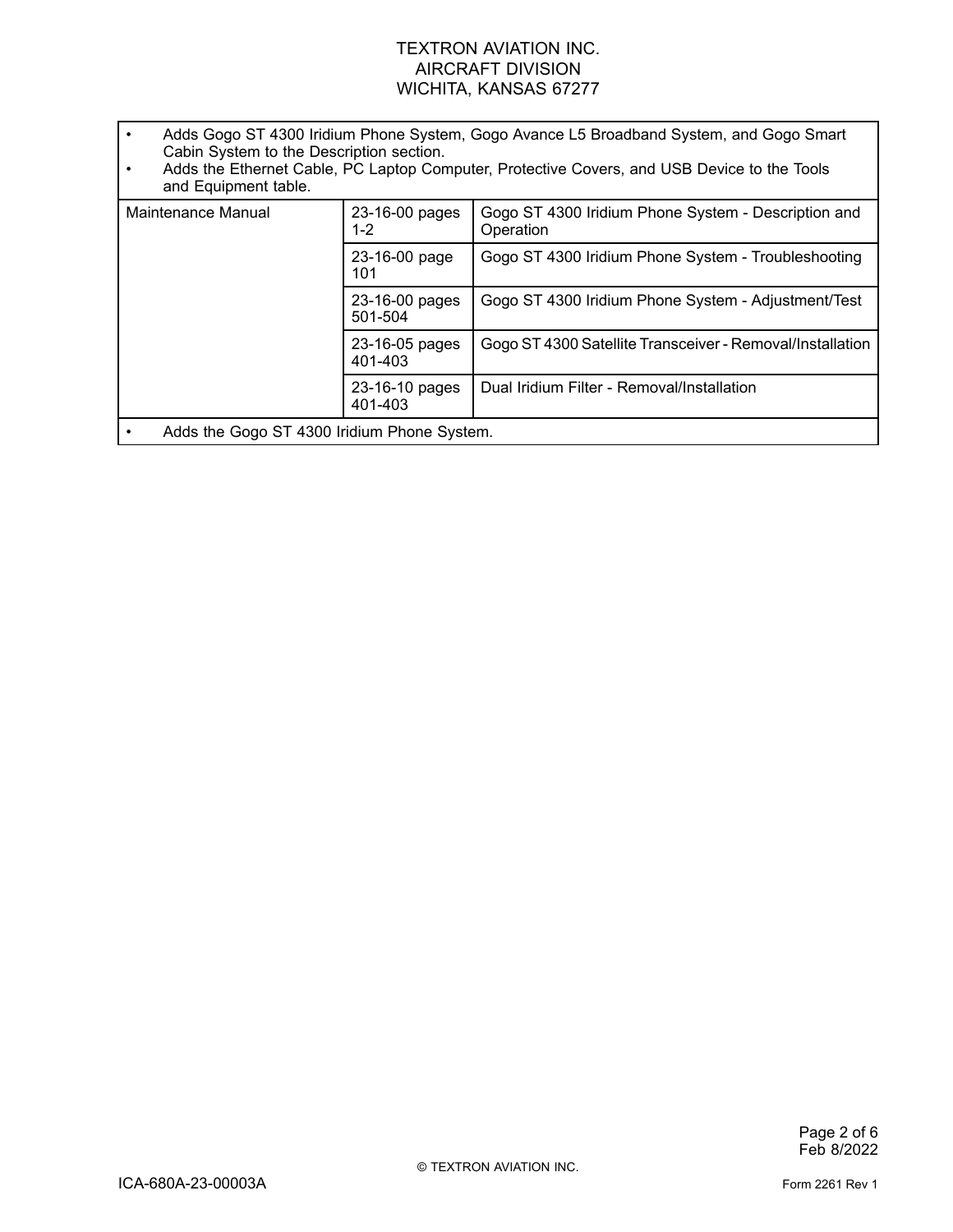| Maintenance Manual | 23-17-00 pages<br>1-6     | Aircell Axxess II Communication System - Description<br>and Operation                              |
|--------------------|---------------------------|----------------------------------------------------------------------------------------------------|
|                    | 23-17-00 pages<br>101-104 | Aircell Axxess II Communication System -<br>Troubleshooting                                        |
|                    | 23-17-00 pages<br>501-513 | Aircell Axxess II Communication System -<br>Adjustment/Test                                        |
|                    | 23-17-05 pages<br>401-403 | Aircell Axxess II ST 4200 Satellite Transceiver -<br>Removal/Installation                          |
|                    | 23-17-10 pages<br>401-403 | Axxess II Cabin Telecom Router (CTR) -<br>Removal/Installation                                     |
|                    | 23-17-20 pages<br>401-404 | Dual Channel Iridium Satellite Antenna -<br>Removal/Installation                                   |
|                    | 23-17-30 pages<br>401-403 | Inmarsat Radio Frequency (RF) Filter - Removal/<br>Installation                                    |
|                    | 23-17-35 pages<br>401-403 | SwiftBroadband Plug - Removal/Installation                                                         |
|                    | 23-17-40 pages<br>401-403 | Aircell ATG 4000 Broadband Transceiver -<br>Removal/Installation                                   |
|                    | 23-17-45 pages<br>401-405 | Aircell ATG Broadband Antenna - Removal/Installation                                               |
|                    | 23-17-50 pages<br>401-403 | Aircell ATG 4000 Configuration Module -<br>Removal/Installation                                    |
|                    | 23-17-55 pages<br>401-403 | Thrane and Thrane TT-5040A SwiftBroadband Unit<br>(SBU) - Removal/Installation                     |
|                    | 23-17-60 pages<br>401-403 | Thrane and Thrane TT-5040A-001 Configuration Module<br>- Removal/Installation                      |
|                    | 23-17-65 pages<br>401-405 | Thrane and Thrane TT-5006 Satcom Intermediate Gain<br>Antenna (IGA) - Removal/Installation         |
|                    | 23-17-70 pages<br>401-403 | Thrane and Thrane TT-5016A High Power Low Noise<br>Amplifier Diplexer (HLD) - Removal/Installation |
|                    | 23-17-75 pages<br>401-403 | Thrane and Thrane TT-5019A Iridium Band Reject Filter<br>- Removal/Installation                    |
|                    | 23-17-80 pages<br>401-405 | Thrane and Thrane IGA-5001 Satcom Intermediate Gain<br>Antenna (IGA) - Removal/Installation        |
|                    | 23-17-85 pages<br>401-402 | SAT INTERNET Switch/Light - Removal/Installation                                                   |

- •Adds serializations to the applicable LRU's and illustrations.
- •• Adds the SAT INTERNET Switch/Light.
- •Adds the Aviator 300 SwiftBroadband System.
- •Adds the Thrane and Thrane IGA-5001 Satcom Intermediate Gain Antenna (IGA).
- •Adds the serial to the HT149 circuit breaker.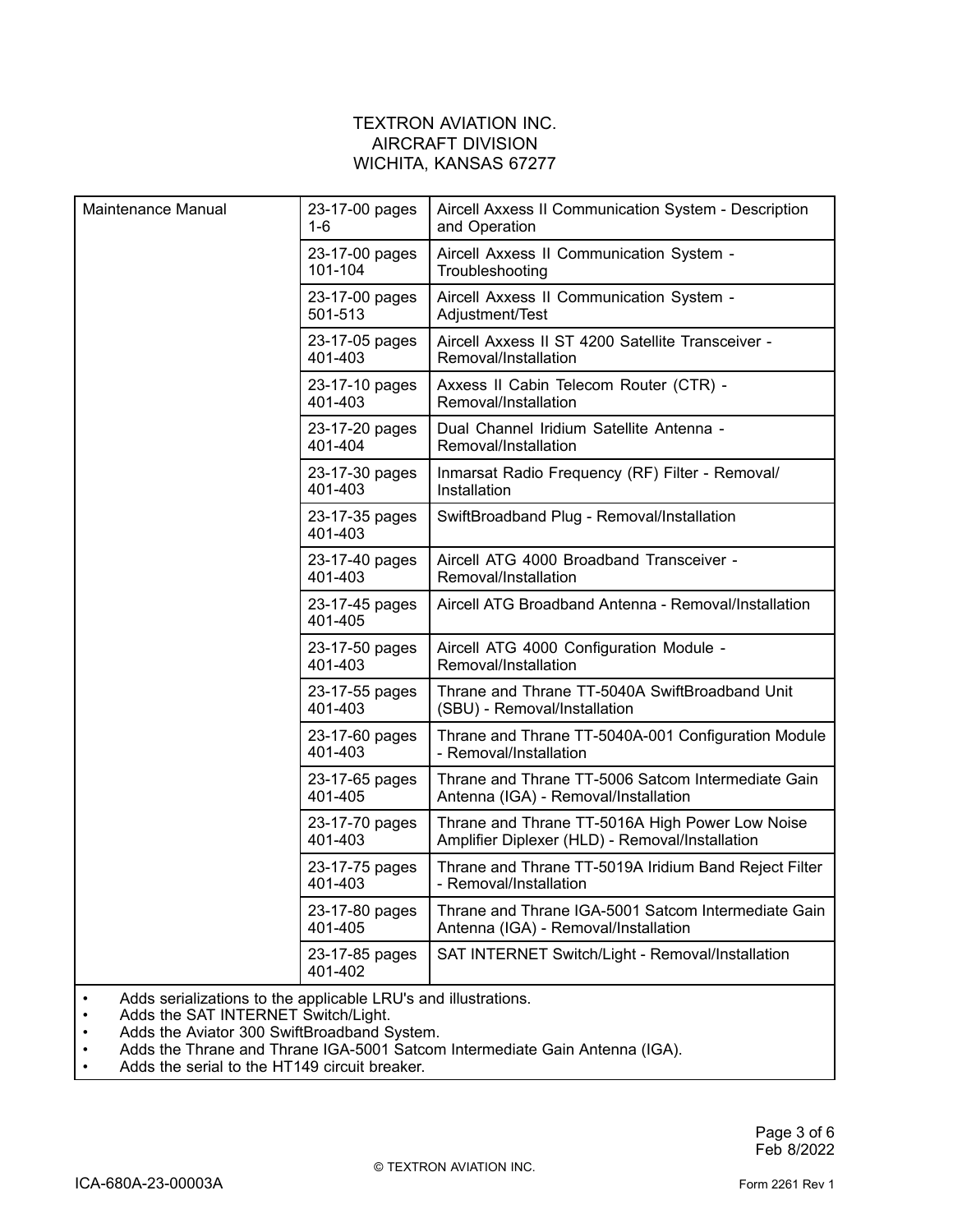| Maintenance Manual                        | 23-18-00 pages<br>$1 - 4$ | Gogo Avance L5 Broadband System - Description and<br>Operation  |
|-------------------------------------------|---------------------------|-----------------------------------------------------------------|
|                                           | 23-18-00 pages<br>101-102 | Gogo Avance L5 Broadband System - Troubleshooting               |
|                                           | 23-18-00 pages<br>501-506 | Gogo Avance L5 Broadband System - Adjustment/Test               |
|                                           | 23-18-05 pages<br>401-405 | Gogo Dual Directional Antenna - Removal/Installation            |
|                                           | 23-18-10 pages<br>401-404 | Gogo Avance L5 Transceiver - Removal/Installation               |
|                                           | 23-18-15 pages<br>401-403 | PC Data Port - Removal/Installation                             |
|                                           | 23-18-20 pages<br>401-404 | Remote Wi-Fi Antenna - Removal/Installation                     |
|                                           | 23-18-22 pages<br>401-404 | Terrestrial Modem Antenna - Removal/Installation                |
|                                           | 23-18-25 pages<br>401-403 | Media Share Port - Removal/Installation                         |
|                                           | 23-18-30 pages<br>401-402 | ATG INTERNET Switch/Light - Removal/Installation                |
|                                           | 23-18-35 pages<br>401-403 | Aircell Configuration Module - Removal/Installation             |
| Adds the Gogo Avance L5 Broadband System. |                           |                                                                 |
| Maintenance Manual                        | 23-19-00 pages<br>$1 - 2$ | Gogo Avance Smart Cabin System - Description and<br>Operation   |
|                                           | 23-19-00 page<br>101      | Gogo Avance Smart Cabin System - Troubleshooting                |
|                                           | 23-19-00 pages<br>501-503 | Gogo Avance Smart Cabin System - Adjustment/Test                |
|                                           | 23-19-05 pages<br>401-403 | Gogo Avance Smart Cabin System Router -<br>Removal/Installation |
| Adds the Gogo Avance Smart Cabin System.  |                           |                                                                 |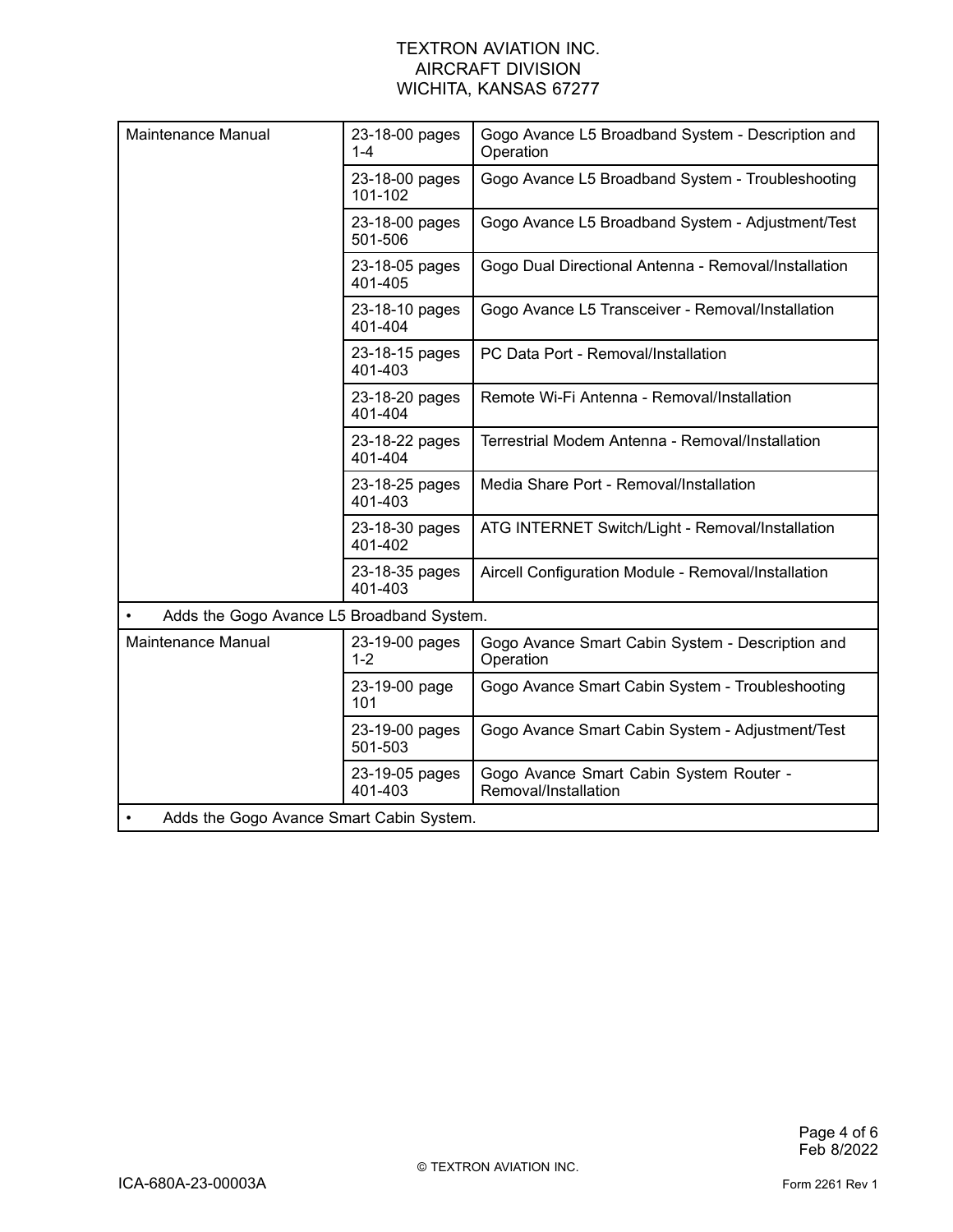| Maintenance Manual                                                                                              | 23-30-00 pages<br>$1 - 4$        | Cabin Management System - Description and Operation              |
|-----------------------------------------------------------------------------------------------------------------|----------------------------------|------------------------------------------------------------------|
|                                                                                                                 | 23-30-00 pages<br>501-504        | Cabin Management System - Adjustment/Test                        |
|                                                                                                                 | 23-30-10 pages<br>401-403        | Wireless Media Server - Removal/Installation                     |
|                                                                                                                 | 23-30-20 pages<br>401-403        | Wireless Access Point - Removal/Installation                     |
|                                                                                                                 | 23-30-25 pages<br>401-403        | UCS-5000 Universal Cabin System Router -<br>Removal/Installation |
|                                                                                                                 | 23-30-30 pages<br>401-403        | RMS Aircell Wi-Fi Antenna - Removal/Installation                 |
|                                                                                                                 | 23-30-35 pages<br>401-404        | UCS-5000 L-Band Terrestrial Antenna -<br>Removal/Installation    |
|                                                                                                                 | 23-30-40 pages<br>401-403        | UCS-5000 Configuration Module (ACM) -<br>Removal/Installation    |
| Adds serializations to the applicable LRU's and illustrations.<br>Adds the serial to the HT149 circuit breaker. |                                  |                                                                  |
| Maintenance Manual                                                                                              | 24-63-01 pages<br>$1 - 47$       | Electrical Load Analysis - Description and Operation             |
| Adds the serial to the HT149 circuit breaker.<br>$\bullet$                                                      |                                  |                                                                  |
| Appendix A: Illustrated Parts<br>Catalog                                                                        | Refer to Appendix A, Table 1.    |                                                                  |
| Appendix B: Wiring Diagram<br>Manual                                                                            | 23-17-01 Figure<br>03 pages 1-4  | <b>Aircell Axxess</b>                                            |
|                                                                                                                 | 23-17-02 Figure<br>03 pages 1-4  | Aircell UCS-5000                                                 |
|                                                                                                                 | 23-17-03 Figure<br>01 pages 1-4  | Satellite Transceiver 4300                                       |
|                                                                                                                 | 23-17-35 Figure<br>03 pages 1-4  | Swift Broadband                                                  |
|                                                                                                                 | 23-17-40 Figure<br>04 pages 1-4  | ATG4000 Broadband                                                |
|                                                                                                                 | 23-19-01 Figure<br>01 pages 1-12 | Avance L5                                                        |
|                                                                                                                 | 24-62-01 Figure<br>05 pages 1-46 | <b>Power Distribution</b>                                        |
|                                                                                                                 | 33-11-01 Figure<br>03 pages 1-14 | Instrument Lighting                                              |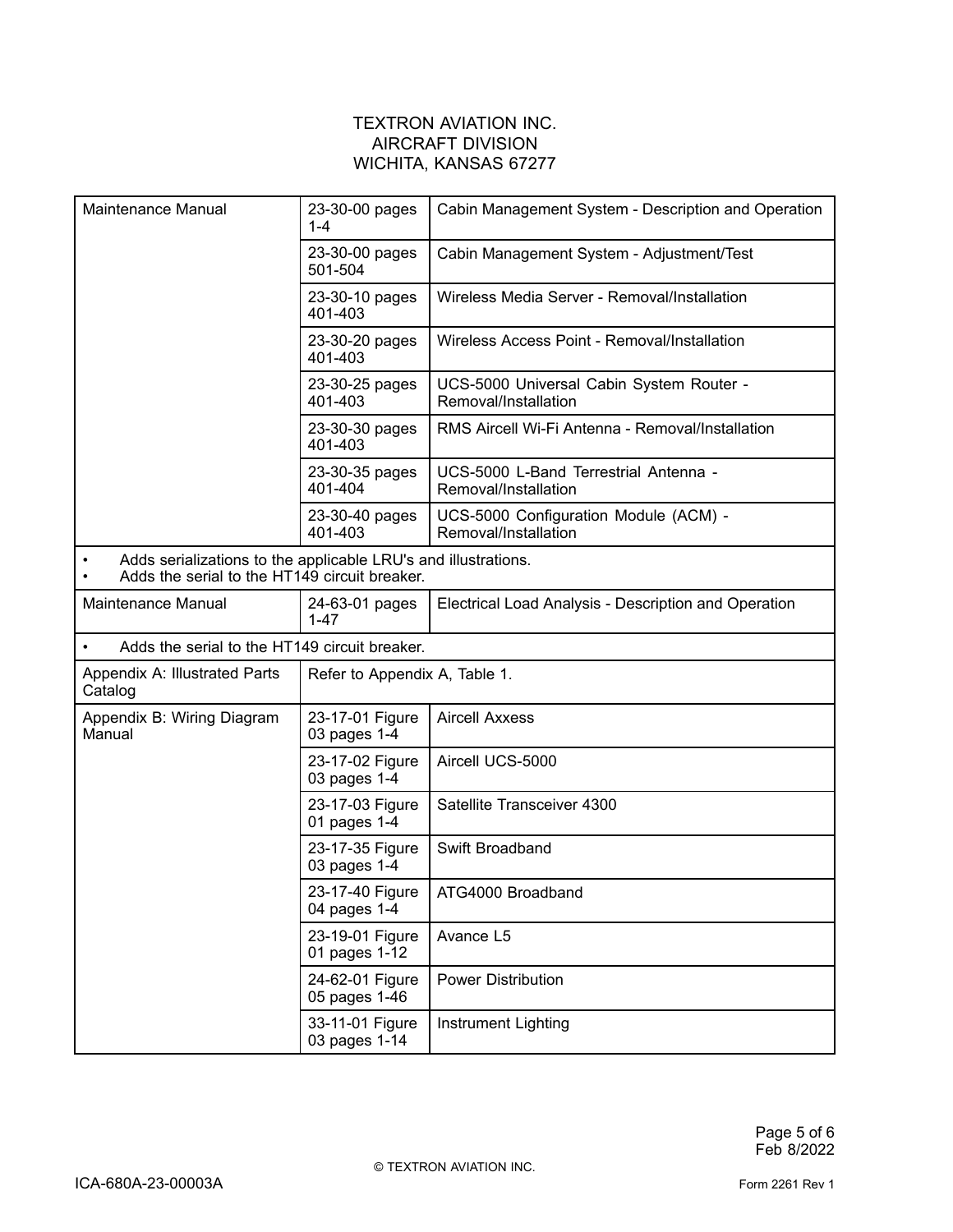#### **1. ICA Obsolescence**

A. This publication and its contents have been incorporated into the applicable manuals in the revisions noted above. Refer to the most current revision of the manuals listed above for the most up to date Instructions for Continued Airworthiness.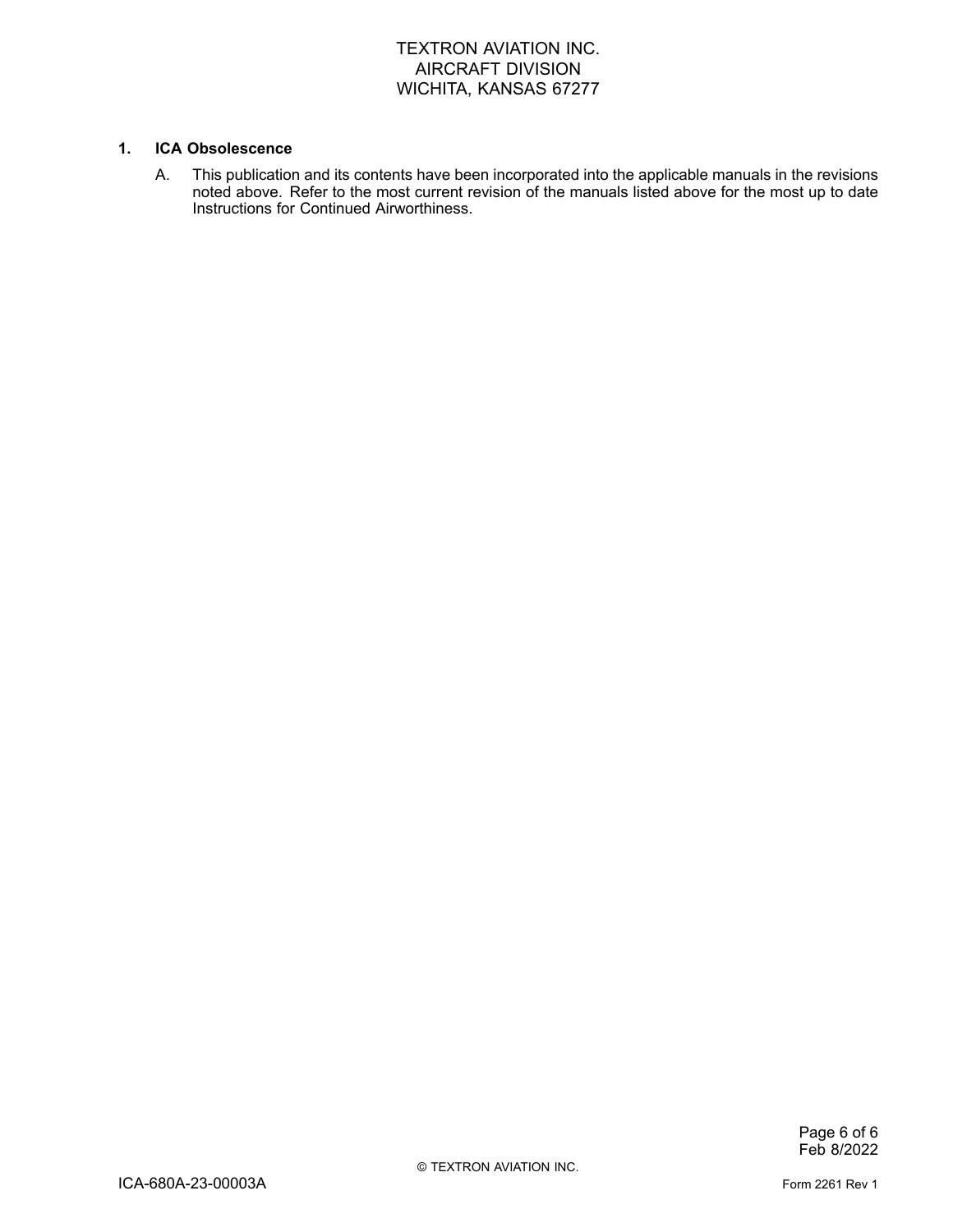# **SUPPLEMENT NO: ICA-680A-23-00003A**

# **APPENDIX A: ILLUSTRATED PARTS CATALOG**

**2. This ICA supplement was incorporated in Revision A6 of the Model 680A Illustrated Parts Catalog rendering this ICA Supplement Appendix Obsolete.**